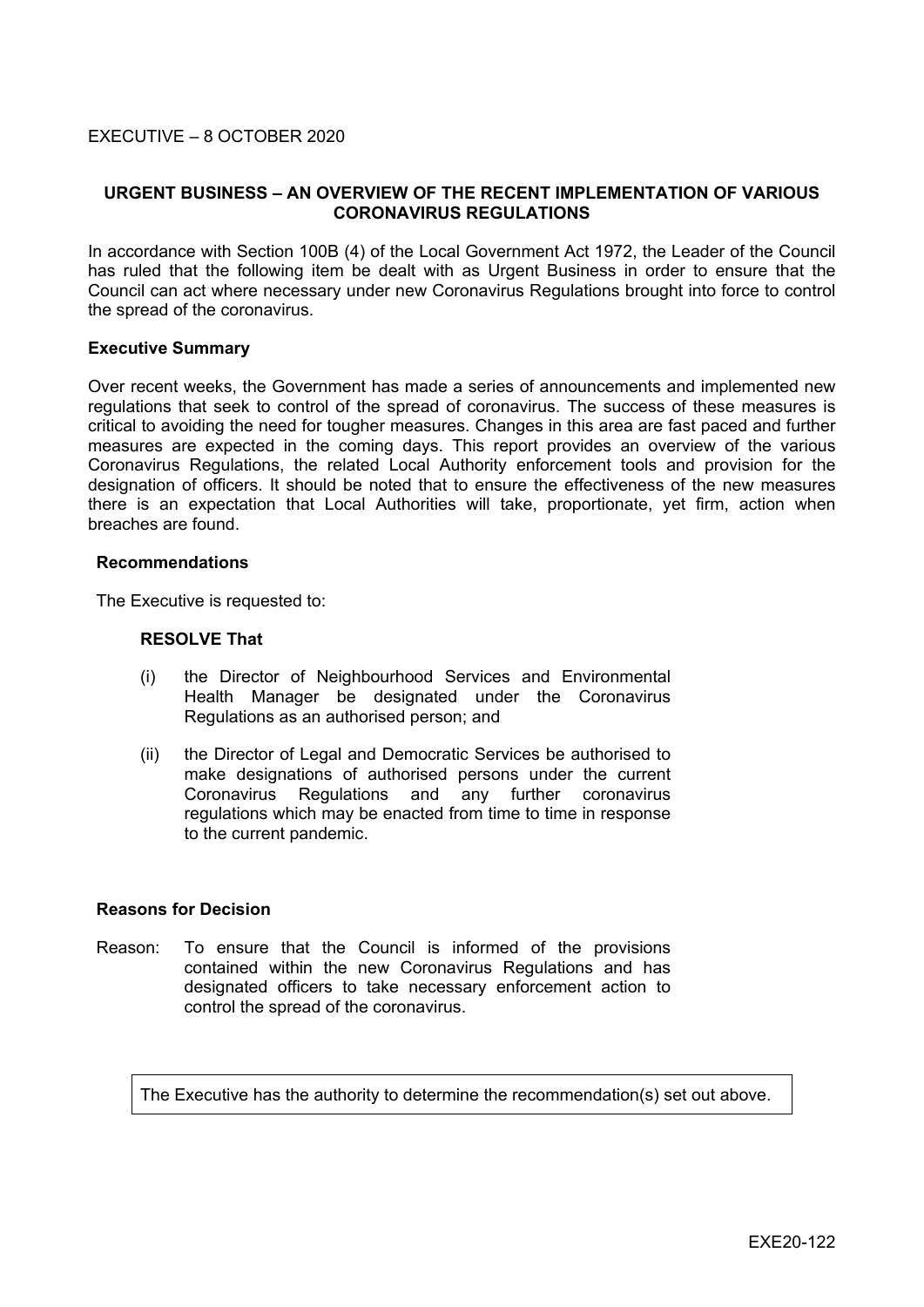| <b>Background Papers:</b> | None.                                                                                                    |
|---------------------------|----------------------------------------------------------------------------------------------------------|
| <b>Reporting Person:</b>  | Peter Bryant, Director of Legal and Democratic Services<br>Email: peter.bryant@woking.gov.uk, Extn: 3030 |
| <b>Contact Person:</b>    | Joanne McIntosh, Legal Services Manager<br>Email: joanne.mcintosh@woking.gov.uk, Extn: 3038              |
| <b>Portfolio Holder:</b>  | Councillor Cllr David Bittleston<br>Email: CllrDavid.Bittleston@woking.gov.uk                            |
|                           | <b>Shadow Portfolio Holder:</b> Councillor Ann-Marie Barker<br>Email: CllrAnn-Marie.Barker@woking.gov.uk |
| Date Published:           | 6 October 2020                                                                                           |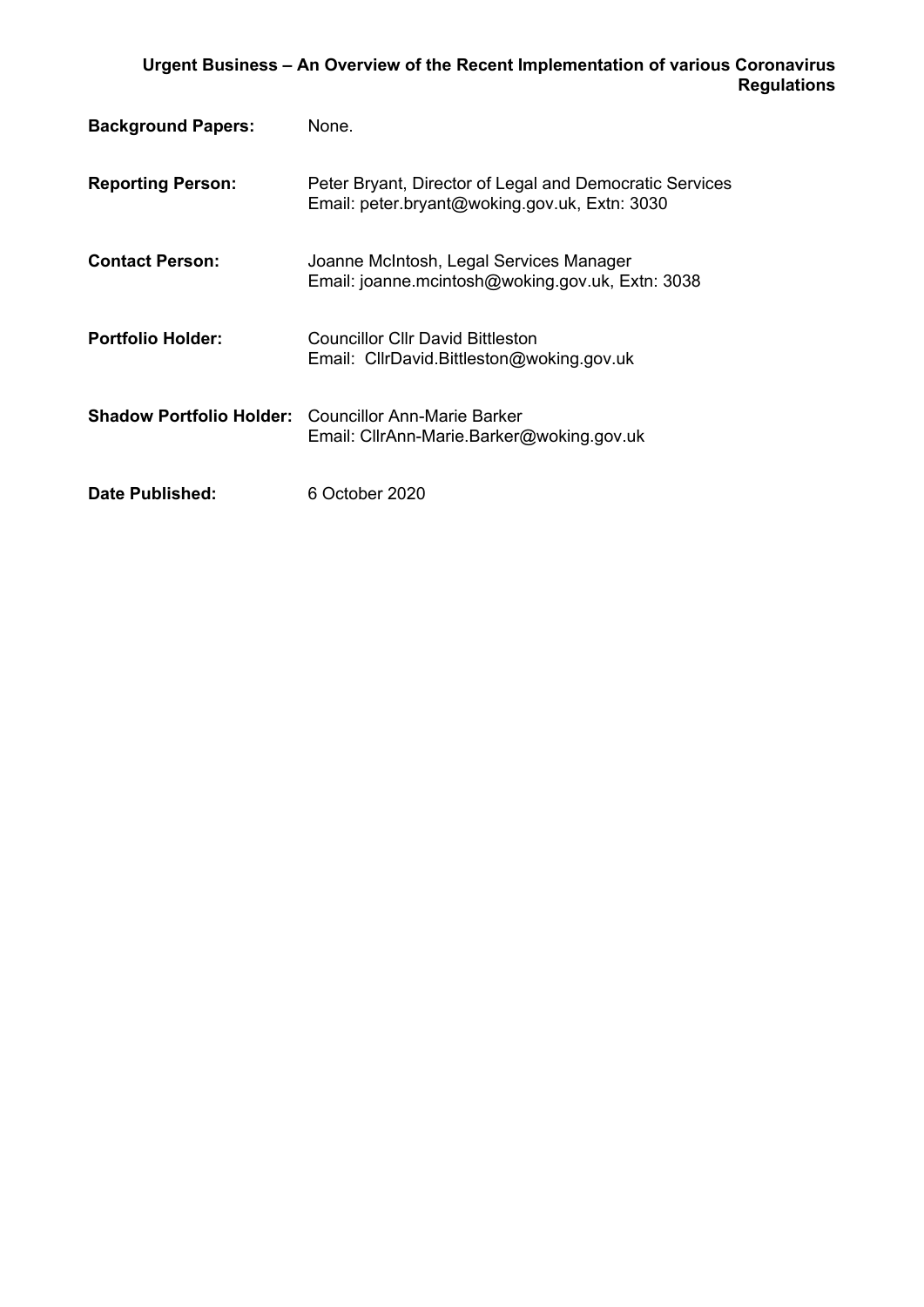# **1.0 Introduction**

- 1.1 Over recent weeks, the Government has made a series of announcements and implemented new regulations that seek to control of the spread of coronavirus. The success of these measures is critical to avoiding the need for tougher measures. Changes in this area are fast paced and further measures are expected in the coming days. A wide range of enforcement tools have been made available to the Council under various Coronavirus Regulations.
- 1.2 To date the following list of regulations have been brought into force. Unless otherwise stated in the report I shall refer to the below collectively as the Coronavirus Regulations.
	- The Health Protection (Coronavirus, Restrictions) (England) Regulations 2020 (as amended)
	- The Health Protection (Coronavirus, Restrictions) (No.2) (England) Regulations 2020 (SI 2020/684), as amended
	- The Health Protection (Coronavirus, Restrictions) (Obligations of Undertakings) (England) Regulations 2020 (SI 2020/1008) (as amended)
	- The Health Protection (Coronavirus, Restrictions) (Self-Isolation) (England) Regulations 2020
	- The Health Protection (Coronavirus, Collection of Contact Details etc and Related Requirements) Regulations 2020 (SI 2020/1005)
	- The Health Protection (Coronavirus, Wearing of Face Coverings in a Relevant Place) (England) Regulations 2020 (SI 2020/791), as amended
- 1.3 This report provides an overview of the Coronavirus Regulations and the related Local Authority enforcement tools, some of which will be familiar as they have been subject to extensive media coverage. It also requests the designation of officers within the Council to take such action under the Coronavirus Regulations as may be necessary from time to time. It should be noted that to ensure the effectiveness of the new measures there is an expectation that Local Authorities will take, proportionate, yet firm, action when breaches are found.

# **2.0 Coronavirus Restrictions**

2.1 Appendix 1 to this report provides an overview of the new powers introduced by the Coronavirus Regulations. It is anticipated that further regulations will be brought into force as the response to the pandemic changes in the months to come. Central Government guidance and template Fixed Penalty Notices (FPN) have been produced to assist Local Authorities with these new enforcement tools. It should be noted that the level of fines stipulated on FPN's is fixed by the Coronavirus Regulations and as such is not discretionary. The details are outlined in Appendix 1 and increase on sliding scale for repeat offenders.

# **3.0 Conclusions**

- 3.1 The report provides a high level overview of the new regulations and controls put in place to seek to control the spread of the coronavirus.
- 3.2 It is requested that the Director of Neighbourhood Services and Environmental Health Manager be designated as authorised persons whom can take necessary enforcement action under the Coronavirus Regulations.
- 3.3 A wide range of new restrictions have been introduced in very quick succession. These restrictions come with a range of enforcement powers and an expectation that they shall be used when necessary. Given the speed that the Coronavirus Regulations have been introduced it is requested that authority be delegated to the Director of Legal and Democratic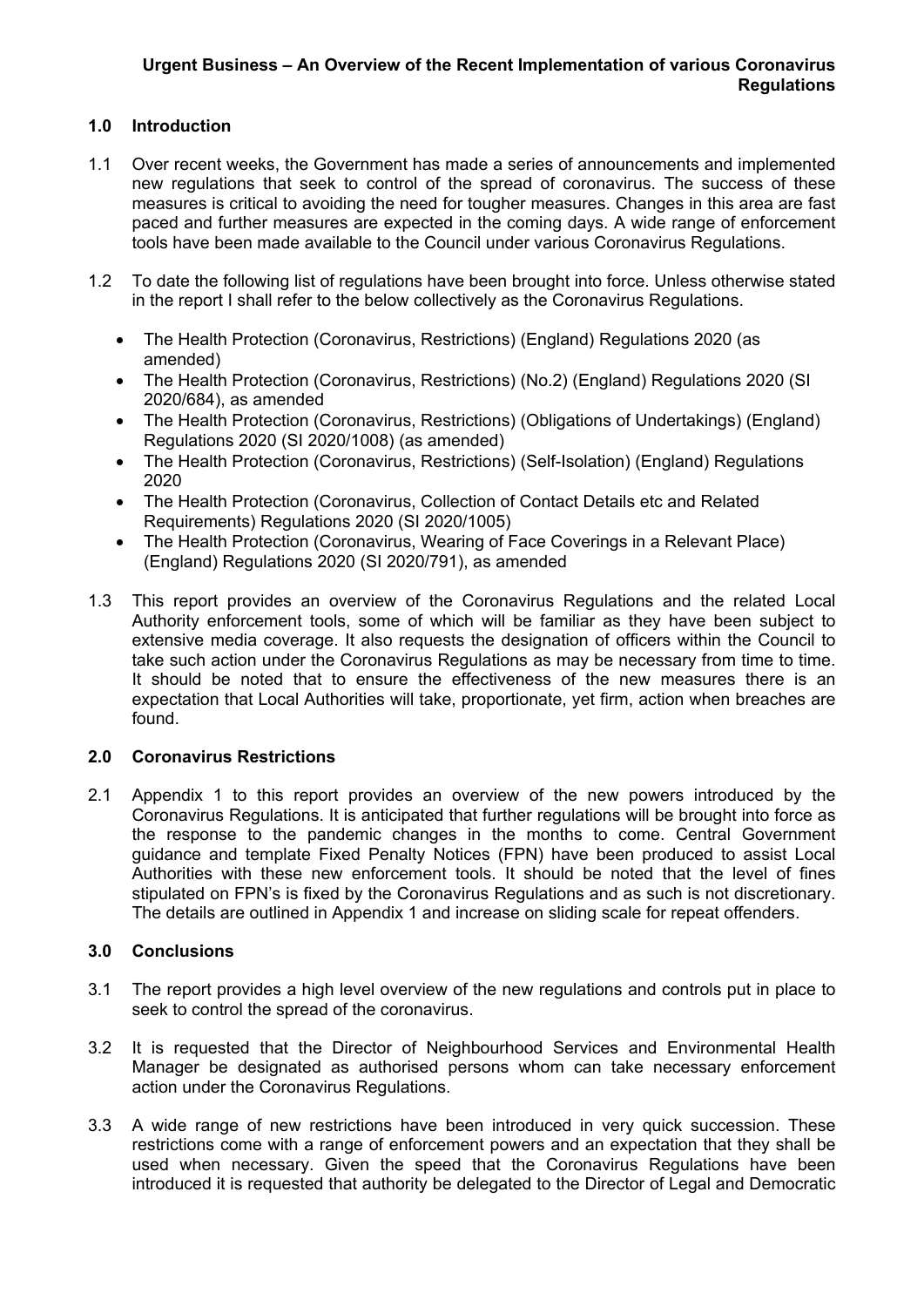Services to designate officers to act as an authorised person under any further regulations introduced during the pandemic. This will enable the Council to take steps as quickly as possible following the introduction of any further regulations. It is proposed that any further regulations and the implications thereof be reported to the CMG and Group Leaders meeting as and when they arise to ensure that Councillors are fully informed and engaged in this fast moving area.

### **4.0 Implications**

Financial

- 4.1 It should be noted that payment of FPN's will result in some income for the Council. However, the costs of enforcement is likely to be more than any income received. In respect of the enforcement of regulations applicable to local lockdowns the receipt of payment of FPN's is currently centralised.
- 4.2 To date, the Council has not received any funding towards the enforcement of these provisions.

### Human Resource/Training and Development

4.3 The Environmental Health Department is likely to find a further increase in workload.

### Community Safety

4.4 The enforcement of the Coronavirus Regulations shall ensure the physical safety and wellbeing of the community.

Risk Management

4.5 None arising from this report.

**Sustainability** 

4.6 None arising from this report.

**Equalities** 

4.7 Those most vulnerable in society shall benefit from the effective use of enforcement tools introduced to reduce the spread of the virus.

#### Safeguarding

- 4.8 None arising from this report.
- **5.0 Consultations**
- 5.1 None.

REPORT ENDS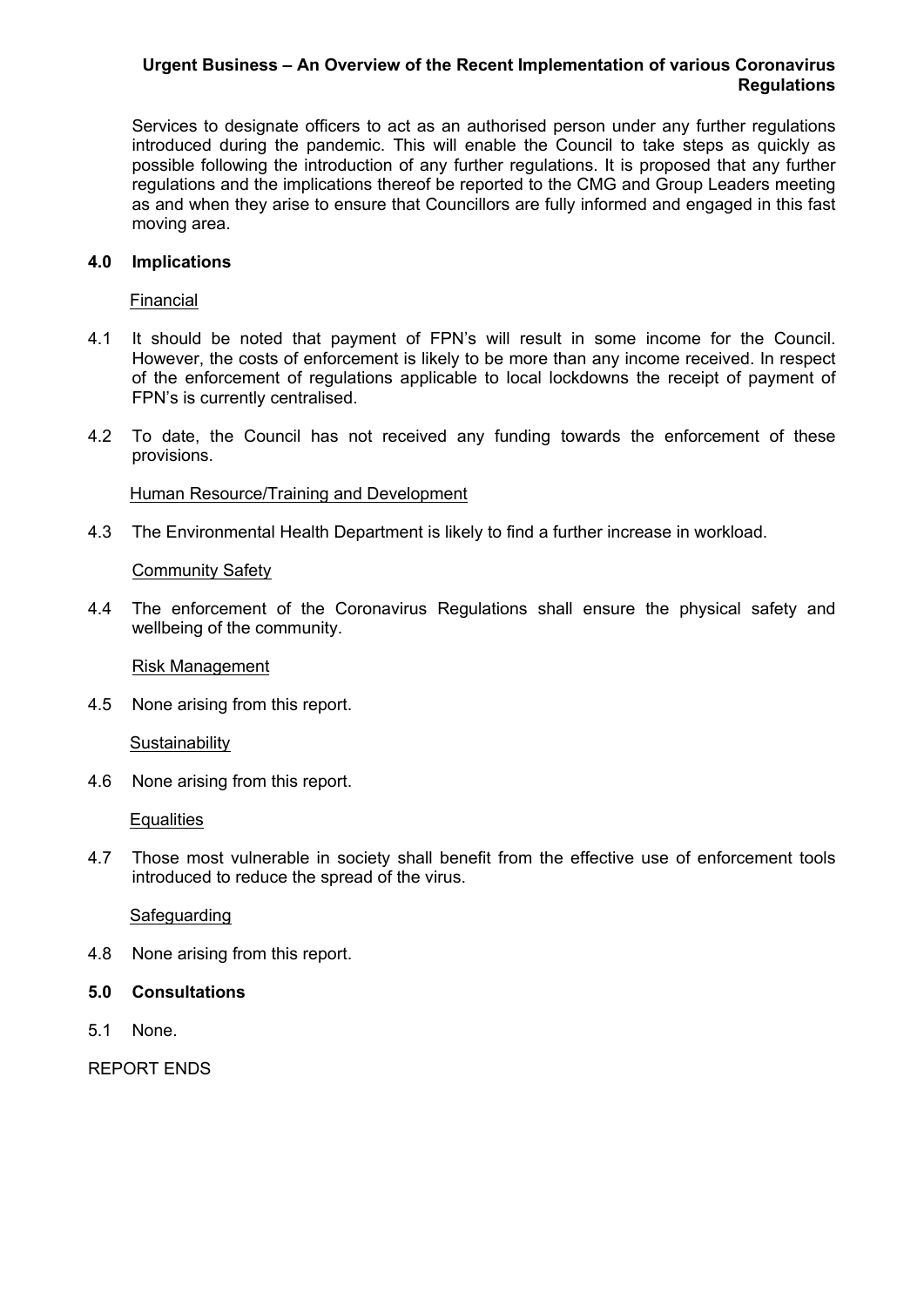Appendix 1

# **Summary of new Coronavirus legal powers**

### **Closure of businesses**

**Regulations:** The Health Protection (Coronavirus Restrictions) (No.2) (England) Regulations 2020, as amended. (Regulation 4)

**Scope:** The requirement applies to closure of certain businesses such as nightclubs, dance halls, discotheques etc and sexual entertainment venues and hostess bars

**Detail:** specified business types must remain closed to the public

**Authority**: The Secretary of State has enabled **all** local authorities in England (District, County and Unitary authorities) to enforce Regulation 4. The Secretary of State's designation letter is available at: www.gov.uk/government/publications/further-businesses-and-premises-to-close.

**Enforcement tools:** The regulations provide for prohibition notices, fixed penalty notices, criminal proceedings. In addition, there is a broad power to take such action as is necessary to enforce any requirement.

**Fixed Penalty Fine:** If paid within 14 days £50, otherwise £100. For a 2<sup>nd</sup> – 6<sup>th</sup> offences, sums are specified from £200 - £3200.

# **Opening Times**

**Regulations:** The Health Protection (Coronavirus Restrictions) (No.2) (England) Regulations 2020, as amended. (Regulation 4A)

**Scope:** The requirement applies to: Restaurants, cafes, bars, pubs, social clubs and casinos.

Businesses providing takeaway food or drink, other than supermarkets, convenience stores, corner shops, newsagents, pharmacist and chemists, petrol stations.

Bowling alleys, cinemas, theatres, bingo halls and concert halls.

Amusement arcades or other indoor leisure centres or facilities.

Funfairs (indoors or outdoors), theme parks and adventure parks and activities.

**Detail:** A person must not carry on a restricted business or provide a restricted service between the hours of 22.00 and 05.00 other than for delivery and drive-thru service of takeaway food or drink and in the case of a cinema, theatre or concert hall, concluding a performance that began before 22.00; or at a motorway service area.

**Authority:** The Secretary of State has enabled **all** local authorities in England (District, County and Unitary authorities) to enforce Regulation 4A. As above.

**Enforcement tools:** The regulations provide for prohibition notices, fixed penalty notices, criminal proceedings. In addition, there is a broad power to take such action as is necessary to enforce any requirement.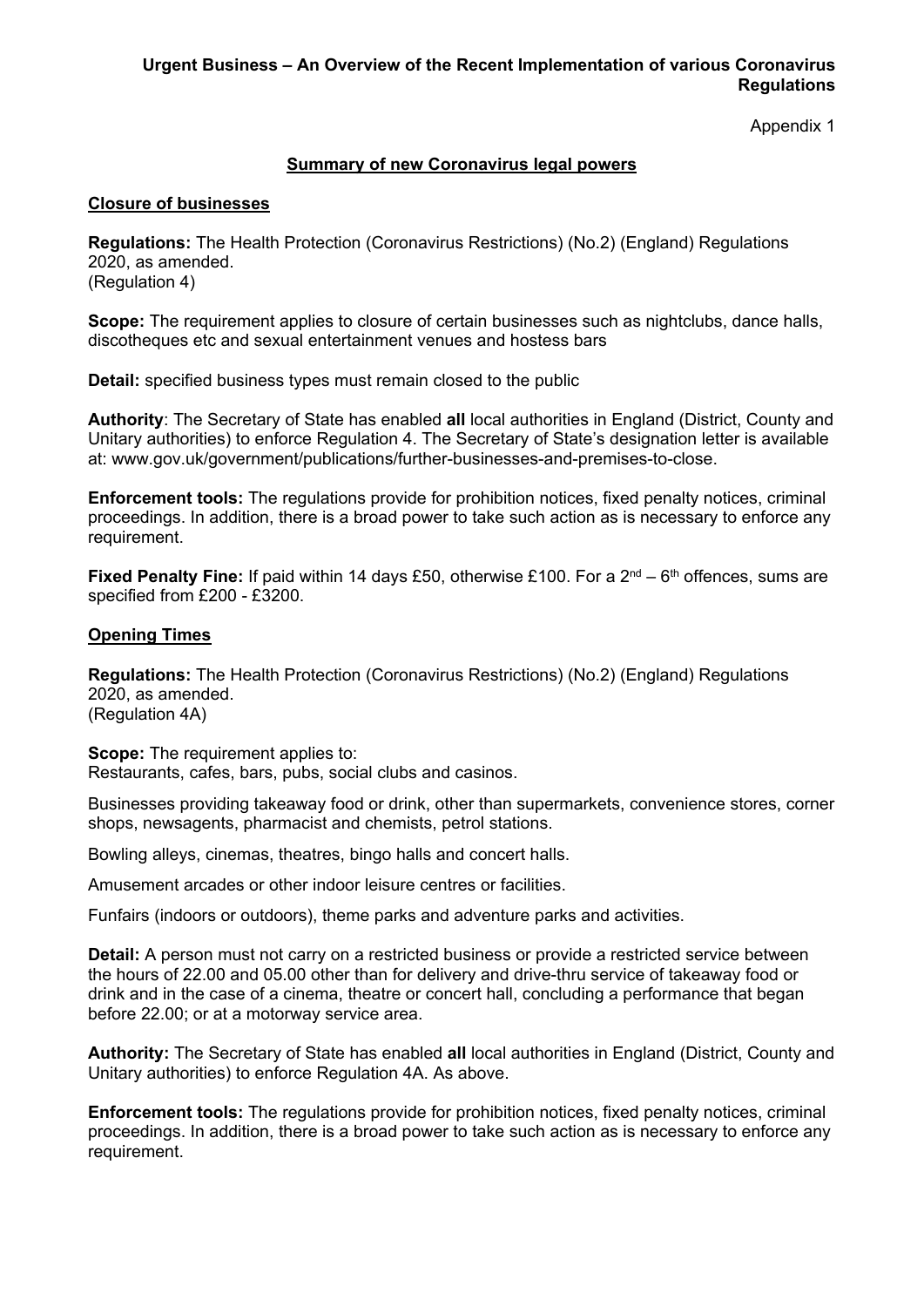**Fixed Penalty Fine:** If paid within 14 days £50, otherwise £100. For a 2<sup>nd</sup> – 6<sup>th</sup> offences, sums are specified from £200 - £3200.

# **Table Service**

**Regulations:** The Health Protection (Coronavirus Restrictions) (No.2) (England) Regulations 2020, as amended. (Regulation 4B)

**Scope***:* The requirement applies to; restaurants, cafes, bars, pubs, social clubs and casinos (All licensed premises).

**Detail:** In the case of a business that serves alcohol for consumption on the premises (both indoor and outdoor), food and drink may be sold for consumption on the premises only if:

- The food and drink is ordered by and served to a customer who is seated on the premises; and - The business must take all reasonable steps to ensure that the customer remains seated while consuming the food or drink on the premises.

**Authority***:* The Secretary of State has enabled **all** local authorities in England (District, County and Unitary authorities) to enforce Regulation 4B. As above.

**Enforcement tools:** The regulations provide for prohibition notices, fixed penalty notices, criminal proceedings. In addition, there is a broad power to take such action as is necessary to enforce any requirement.

**Fixed Penalty Fine:** If paid within 14 days £50, otherwise £100. For a 2<sup>nd</sup> – 6<sup>th</sup> offences, sums are specified from £200 - £3200.

# **Rule of 6 and social distancing in hospitality settings**

**Regulations:** The Health Protection (Coronavirus, Restrictions) (Obligations of Hospitality Undertakings) (England) Regulations 2020

**Scope:** The requirements apply to: pubs, cafes, restaurants and other businesses that provide food or drink for consumption on the premises.

**Detail:** A business must take all reasonable measures to ensure that:

• no bookings for a table are accepted for a group of more than six persons unless one of the exemptions in the Coronavirus Restrictions Regulations (Regulation 5) applies;

• no persons are admitted to the premises in a group of more than six, unless one of the exemptions in the Coronavirus Restrictions Regulations (Regulation 5) applies; and • there is no mingling between groups other than where permitted by the Coronavirus Restrictions Regulations (Regulation 5).

In addition, the business must take all reasonable measures to ensure that an appropriate distance is maintained between tables occupied by different qualifying groups. An appropriate distance is at least two metres; or at least one metre if one or more additional measures are taken to limit the risk of transmission of the coronavirus between people sitting at different tables, eg, screens

**Authority***:* Local authorities and local authority officers designated in respect of the Coronavirus Restrictions Regulations are considered to be designated for the purposes of these regulations. See reference to Secretary of State letter as above.

**Enforcement tools:** The regulations provide for fixed penalty notices and criminal proceedings.